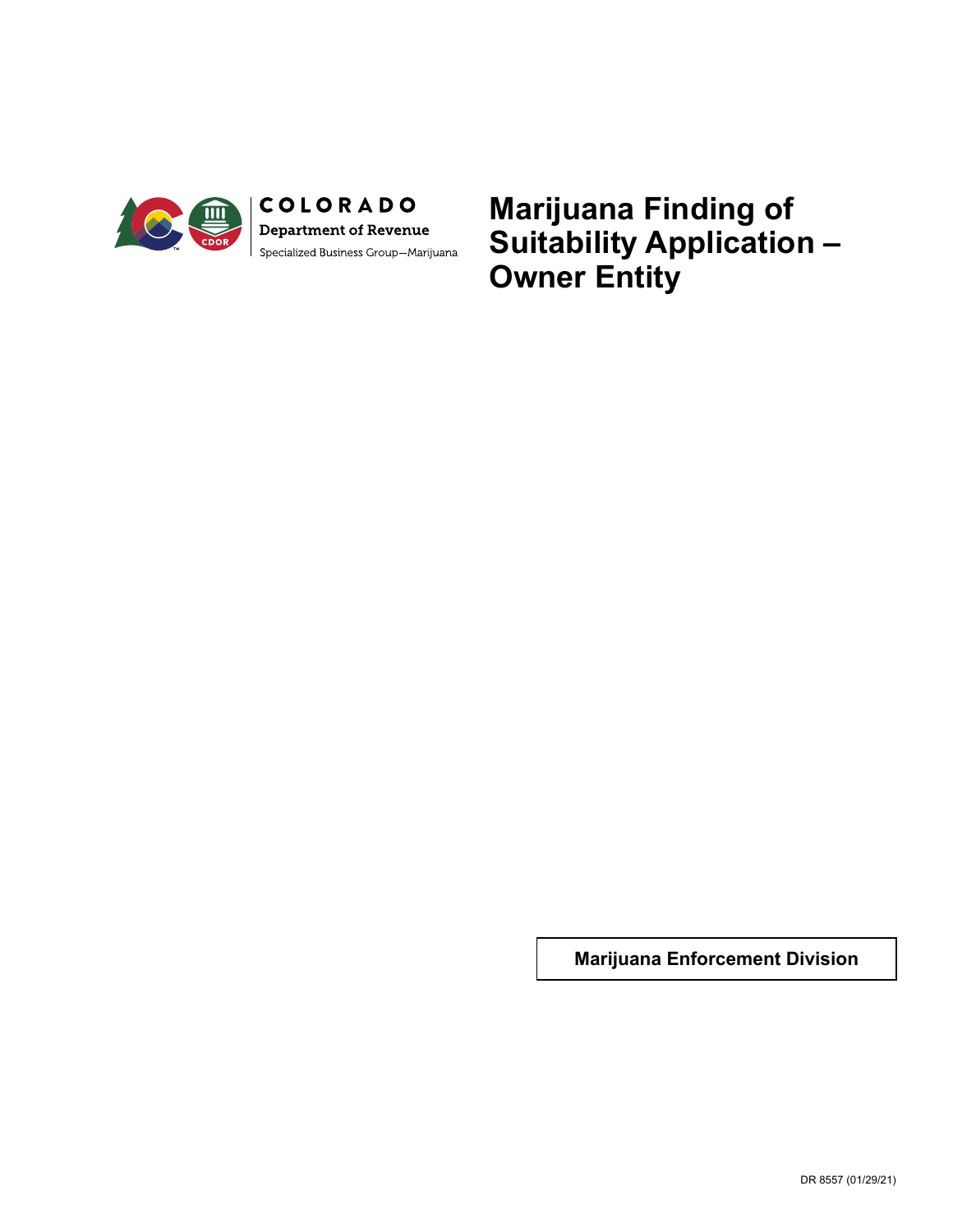### **Colorado Marijuana Enforcement Division**

**Owner Entity - Finding of Suitability Application Instructions**

### *APPLICATION CHECKLIST*

|                | APPLICATION CHECKLIST                                                                                                                                                                                                                                                                                                                                                                                                                                         |
|----------------|---------------------------------------------------------------------------------------------------------------------------------------------------------------------------------------------------------------------------------------------------------------------------------------------------------------------------------------------------------------------------------------------------------------------------------------------------------------|
|                | <b>Application Type</b><br>Owner Entity: Any Entity that holds 10% interest or more of the Owner's interest of an RMB; Executive<br>or Qualified Institutional Investors holding 30% or more of the RMB, or any other Entity or affiliate that<br>is otherwise in a position to execute control of the RMB. (Natural Person Suitability Application must be<br>submitted with the Owner Entity application prior to any new business application submission.) |
| $\overline{2}$ | <b>Application Fully Completed</b><br>One authorized representative of the entity will be responsible for completing this application. Type or<br>clearly print, in English, an answer to every question. If a question does not apply, indicate with an N/A.<br>If the available space is insufficient, continue on a separate sheet and precede each answer with the<br>appropriate title. Sign and date the application.                                   |
| 3              | <b>Application Contents</b>                                                                                                                                                                                                                                                                                                                                                                                                                                   |
|                | <b>Disclosure Requirements</b><br>Main Application<br><b>Authorization Forms</b><br>Publicly Traded Company (PTC) Addendum A<br>Qualified Private Fund (QPF) Addendum B<br>Qualified Institutional Investor (QII) Addendum C<br>The disclosure requirements and the main application must be completed in full by all applicants.                                                                                                                             |
| 4              | <b>All Forms Signed and Attached</b><br>The following accompanying forms must be completed, signed and returned with the application.<br><b>Affirmation &amp; Consent</b><br><b>Tax Check Authorization</b><br>Investigation Authorization/Authorization to Release Information<br>Applicant's Request to Release Information<br>Affirmation of Reasonable Care                                                                                               |
| 5              | <b>Required Disclosures</b>                                                                                                                                                                                                                                                                                                                                                                                                                                   |
|                | See Application Disclosures (page 1 of application)<br>Upon request by the Division, an Applicant must provide additional information or documents<br>required to process and investigate the application, within seven (7) days of the request.<br>Please note: This deadline may be extended for a period of time commensurate with the<br>scope of the request.                                                                                            |
| 6              | <b>Application and License Fees</b>                                                                                                                                                                                                                                                                                                                                                                                                                           |
|                | All applications and documentation submitted must be single-sided and on 8.5x11 inch paper.<br>See fee table on website: www.colorado.gov/revenue/med                                                                                                                                                                                                                                                                                                         |
|                | Application fees remitted to the State Licensing Authority and/or the Department of Revenue,<br>are non-refundable.                                                                                                                                                                                                                                                                                                                                           |
|                | Submit complete original or scanned application packet and one complete copy (if a copy is<br>required by the local jurisdiction). Additional fees may be required for local jurisdiction -<br>see fee schedule.                                                                                                                                                                                                                                              |
|                | Cash, checks (in the name of the applicant or applicants attorney's trust account), money<br>orders and major credit cards (subject to service charge).<br>Mail-in applications can only be paid by check or money order                                                                                                                                                                                                                                      |
|                | <b>Application Submittal</b>                                                                                                                                                                                                                                                                                                                                                                                                                                  |
|                | Applications can be submitted in person or by mail with all attachments and requisite fees to:<br>Marijuana Enforcement Division<br>1707 Cole Blvd., Suite 300, Lakewood, CO 80401<br><b>ATTN: Business Licensing</b>                                                                                                                                                                                                                                         |
|                | NOTE: Incomplete applications will not be processed. Applicants or their representative must collect the                                                                                                                                                                                                                                                                                                                                                      |
|                | incomplete application and fees (including those mailed in or delivered via courier), from the Lakewood office<br>prior to the end of the next business day.                                                                                                                                                                                                                                                                                                  |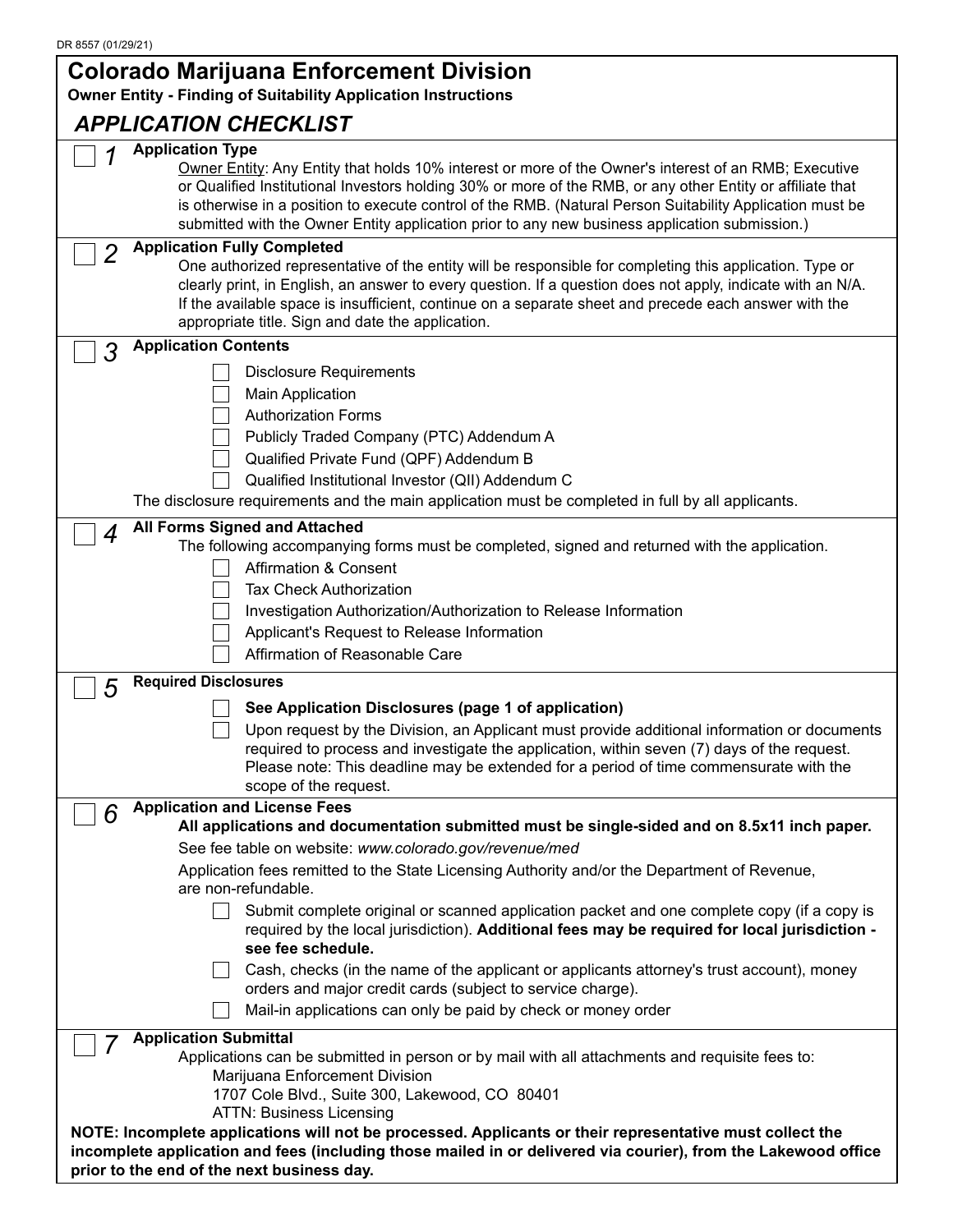| DR 8557 (01/29/21) |  |
|--------------------|--|
|--------------------|--|

| <b>Owner Entity Suitability Required Disclosures</b>                 |                                                                                                                     |  |  |  |  |  |
|----------------------------------------------------------------------|---------------------------------------------------------------------------------------------------------------------|--|--|--|--|--|
| What type of application will this suitability be associated with?   | New Business (All required Findings of Suitability must first be obtained prior to any new business                 |  |  |  |  |  |
| application submission.)                                             |                                                                                                                     |  |  |  |  |  |
| Change of Ownership with license #                                   |                                                                                                                     |  |  |  |  |  |
| assets being used to secure ownership percentage, for 180 days.      | Provide 180 days of funding account statements used to acquire ownership; or proof of ownership of other            |  |  |  |  |  |
|                                                                      | Organizational Chart, including the identity and ownership percentage of all CBOs, if applicable.                   |  |  |  |  |  |
| the sale of marijuana).                                              | Certificate of Good Standing from jurisdiction where Entity was formed. (Must be U.S. or country that authorizes    |  |  |  |  |  |
|                                                                      | Organizational documents including identity and physical address of the registered agent in Colorado.               |  |  |  |  |  |
| Organizational documents (Indicate which document is being provided) |                                                                                                                     |  |  |  |  |  |
| Articles of<br>By-Laws<br>Incorporation                              | Shareholder<br>Operating<br>Partnership<br>Agreement for<br>Agreement for<br>agreement<br><b>LLC</b><br>partnership |  |  |  |  |  |
| <b>Corporate Governance Documents</b>                                |                                                                                                                     |  |  |  |  |  |
| Required for Publicly Traded<br>Companies                            | Permitted, but not required for<br>Privately held companies                                                         |  |  |  |  |  |
| <b>Addendums:</b>                                                    |                                                                                                                     |  |  |  |  |  |
| <b>PTC</b><br>QPF                                                    | QII                                                                                                                 |  |  |  |  |  |
| <b>Glossary of Terms:</b>                                            |                                                                                                                     |  |  |  |  |  |
| <b>RMB</b> - Regulated Marijuana Business                            | <b>CBO</b> - Controlling Beneficial Owner                                                                           |  |  |  |  |  |
| <b>PBO</b> - Passive Beneficial Owner                                | <b>IFIH</b> - Indirect Financial Interest Holder                                                                    |  |  |  |  |  |
| <b>QII</b> - Qualified Institutional Investor                        | <b>QPF</b> - Qualified Private Fund                                                                                 |  |  |  |  |  |
| <b>PTC</b> - Publicly Traded Company                                 |                                                                                                                     |  |  |  |  |  |

Pursuant to 44-10-305(4) prior to submitting an application for a license, registration or permit, the applicant needs to be a ware that having a medical marijuana or retail marijuana license and working in the medical marijuana or retail marijuana industry may have adverse federal immigration consequences.

#### **Affirmation of complete application**

| Signature                                                                      | <b>Printod</b><br>l Name<br>. | Date |
|--------------------------------------------------------------------------------|-------------------------------|------|
| ∆ ≻וו<br>DE 91<br>ию п<br>AIVE 7<br>$\sim$<br>.<br>$\sim$<br>$\sim$<br>: A L I |                               |      |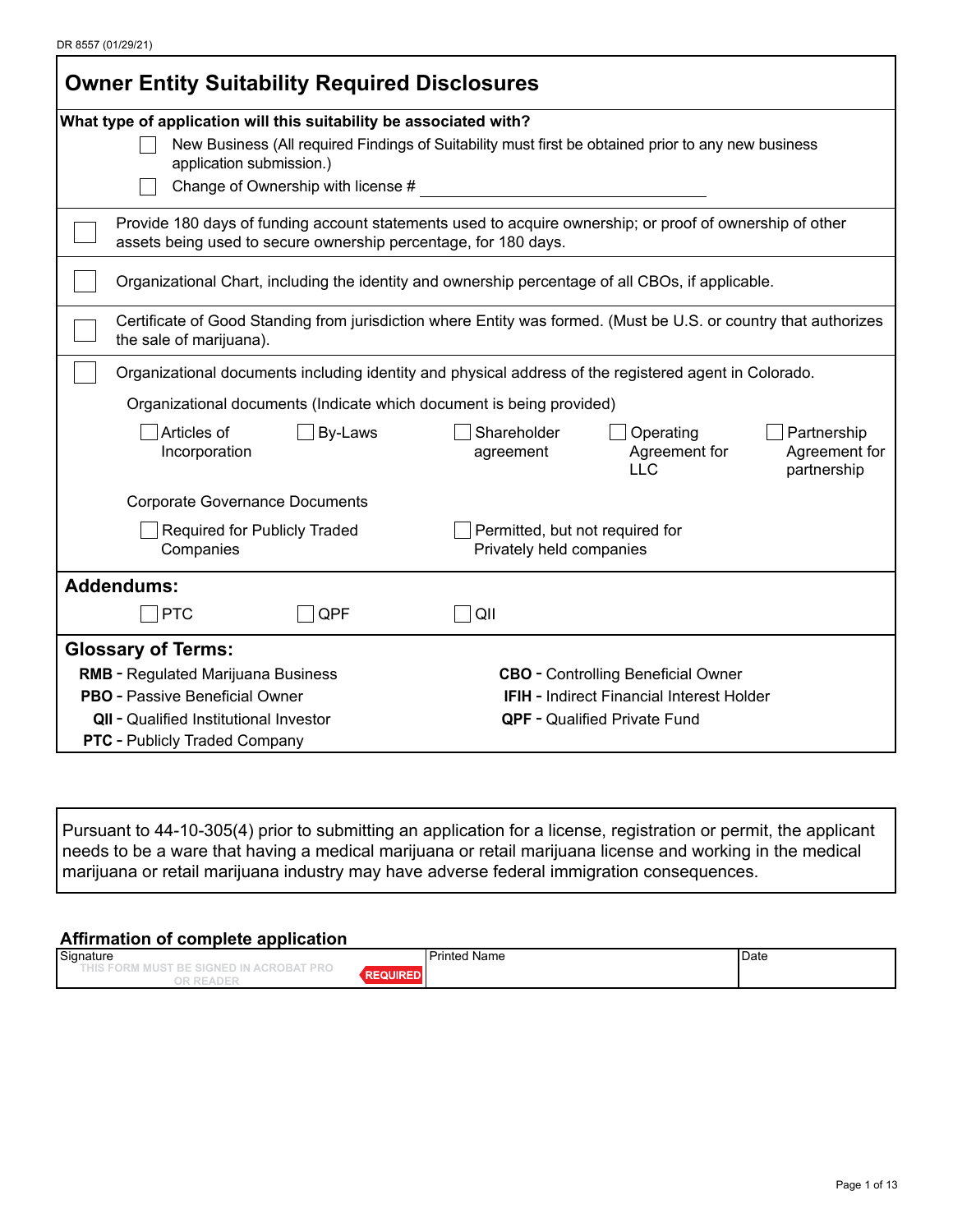# **Entity Finding of Suitability Application Form**

| Entity Name (Please Print)                                                                                                                                                                                                                                                                                                                                                     |            |     |                              |         |                 |                   |                             |
|--------------------------------------------------------------------------------------------------------------------------------------------------------------------------------------------------------------------------------------------------------------------------------------------------------------------------------------------------------------------------------|------------|-----|------------------------------|---------|-----------------|-------------------|-----------------------------|
| Trade Name (Please Print)                                                                                                                                                                                                                                                                                                                                                      |            |     |                              |         |                 |                   |                             |
| <b>Physical Address</b>                                                                                                                                                                                                                                                                                                                                                        |            |     |                              |         |                 |                   |                             |
| Address (include unit or apartment number)                                                                                                                                                                                                                                                                                                                                     |            |     |                              |         |                 |                   |                             |
|                                                                                                                                                                                                                                                                                                                                                                                |            |     |                              |         |                 |                   |                             |
| City                                                                                                                                                                                                                                                                                                                                                                           | State/Prov | ZIP |                              | Country |                 | <b>FEIN</b>       |                             |
| <b>Contact Name</b>                                                                                                                                                                                                                                                                                                                                                            |            |     | <b>Contact Email Address</b> |         |                 |                   | <b>Contact Phone Number</b> |
| <b>Mailing Address (if different from Physical Address)</b>                                                                                                                                                                                                                                                                                                                    |            |     |                              |         |                 |                   |                             |
| Address (include unit or apartment number)                                                                                                                                                                                                                                                                                                                                     |            |     | City                         |         |                 | State/Prov ZIP    |                             |
| Name of licensed Marijuana business you plan to be associated with                                                                                                                                                                                                                                                                                                             |            |     |                              |         |                 | Work Phone Number |                             |
| 1. Does this entity currently possess a Colorado Marijuana license or is it associated with any other<br>type of Colorado Marijuana license?                                                                                                                                                                                                                                   |            |     |                              |         |                 |                   | Yes<br> No                  |
| If "Yes", indicate license type and number here:                                                                                                                                                                                                                                                                                                                               |            |     |                              |         |                 |                   |                             |
| 2. Provide a list of any privileged or professional licenses, with license numbers, the entity holds or has<br>None<br>held within the last three (3) years prior to the submission of the finding of suitability request. List<br>those that were issued by the Colorado Department of Revenue or the Department of Regulatory<br>Agencies, including all marijuana licenses. |            |     |                              |         |                 |                   |                             |
| 3. Has this entity ever owned or applied for a Marijuana license in this or any other jurisdiction, foreign<br>or domestic? If so, have you ever been subject to any of the following actions: (1) denial; (2)<br>surrender; (3) order to show cause; (4) suspension; (5) revocation; (6) stipulation or settlement.                                                           |            |     |                              |         |                 |                   | Yes<br>No                   |
| If YES, provide details on a separate sheet, including jurisdiction, type of action, and date of action.                                                                                                                                                                                                                                                                       |            |     |                              |         |                 |                   |                             |
| 4. Does this entity own, or has it ever owned, or otherwise derive(d) a benefit from assets held outside<br>the United States(other than Canada)?                                                                                                                                                                                                                              |            |     |                              |         |                 |                   | Yes<br>No                   |
| If YES, then identify the country and the type of asset(s).                                                                                                                                                                                                                                                                                                                    |            |     |                              |         |                 |                   |                             |
| 5. Has a complaint, judgment, consent decree, settlement or other disposition related to a violation                                                                                                                                                                                                                                                                           |            |     |                              |         |                 |                   | Yes<br>No                   |
| of federal, state or similar foreign security law or regulation ever been filed or entered against this<br>business entity? If YES, explain on a separate sheet of paper.                                                                                                                                                                                                      |            |     |                              |         |                 |                   |                             |
| Applicant's Signature<br>THIS FORM MUST BE SIGNED IN ACROBAT PRO OR READER                                                                                                                                                                                                                                                                                                     |            |     |                              |         | <b>REQUIRED</b> | Date              |                             |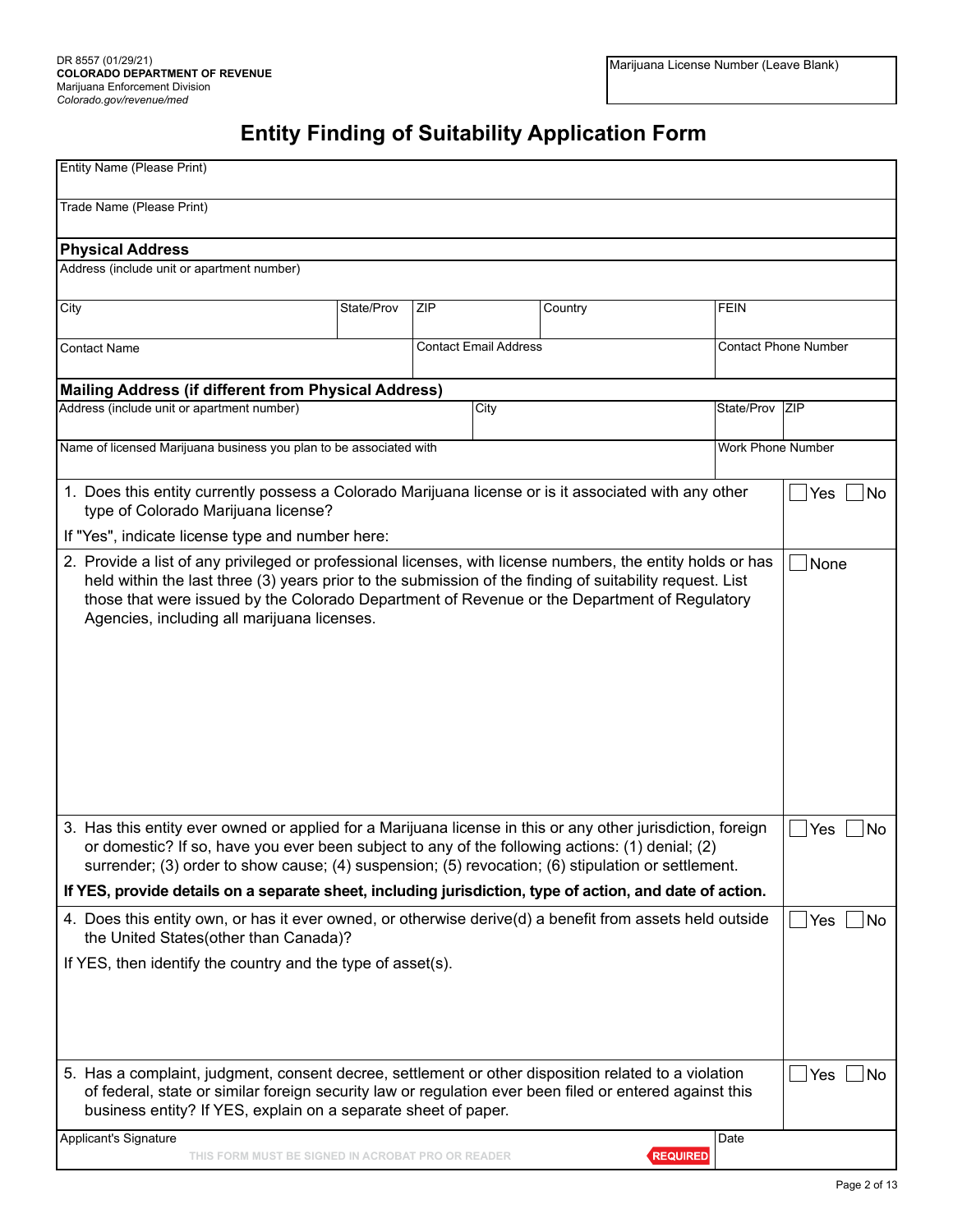**NOTICE:** The Finding of Suitability Application Form is an official document. If you provide false information on this application and/or do not disclose all information the application asks, your application is subject to denial, and you may be subject to criminal prosecution. The Marijuana Enforcement Division will conduct a complete background investigation and will check all sources of information.

| 1. | Has this Entity or any of its CBOs, (including Executive Officers and Managers), been convicted of<br>a felony in the 3 years preceding this application?                                                                                                                                                                                                                                                                                               | Yes<br>No               |  |  |  |
|----|---------------------------------------------------------------------------------------------------------------------------------------------------------------------------------------------------------------------------------------------------------------------------------------------------------------------------------------------------------------------------------------------------------------------------------------------------------|-------------------------|--|--|--|
| 2. | Is this Entity or any of its CBOs, (including Executive Officers and Managers), subject to a sentence<br>for a felony conviction, including probation or parole?                                                                                                                                                                                                                                                                                        | Yes<br><b>No</b>        |  |  |  |
| 3. | Is this Entity or any of its CBOs, (including Executive Officers and Managers), currently subject to a<br>deferred judgment?                                                                                                                                                                                                                                                                                                                            | Yes<br><b>No</b>        |  |  |  |
| 4. | Has this entity or any of its Controlling Beneficial Owners (CBO's), (including Executive Officers<br>or Managers), failed to remedy an outstanding delinguency for any judgments, taxes, interest or<br>penalties due to the Department of Revenue, relating to a Medical or Retail Marijuana Business?                                                                                                                                                | Yes<br><b>No</b>        |  |  |  |
| 5. | Is the applicant a publicly traded entity that does NOT constitute a Publicly Traded Company as<br>defined in Article 10?                                                                                                                                                                                                                                                                                                                               | <b>Yes</b><br><b>No</b> |  |  |  |
| 6. | Does this entity have a CBO, Passive Beneficial Owner or Indirect Financial Interest Holder that<br>is organized or formed under the laws of a country determined by the United States Secretary of<br>State to have repeatedly provided support for acts of international terrorism or is included on the<br>list of "Covered Countries" in Section 1502 of the Federal "Dodd-Frank Wall Street Reform and<br>Consumer Protection Act", Pub.L.111-203? | Yes<br><b>No</b>        |  |  |  |
| 7. | Does this entity have a CBO that is an "Ineligible Issuer" pursuant to section<br>44-10-103(50)(d)(l)?                                                                                                                                                                                                                                                                                                                                                  | Yes<br>No               |  |  |  |
| 8. | Does the entity a CBO, Passive Beneficial Owner or Non-objecting Passive Beneficial Owner or<br>Indirect Financial Interest Holder that is a "Bad Actor" under rule 506(d) promulgated pursuant to<br>the Federal Securities Act of 1933, as amended and subject to 17 CFR 230.506(d)?                                                                                                                                                                  | Yes<br><b>No</b>        |  |  |  |
| 9. | Does this entity have a CBO, Passive Beneficial Owner or Indirect Financial Interest Holder that<br>is prohibited from engaging in transactions pursuant to this Article 10, due to its designation on<br>the "Specially Designated Nationals and Blocked Persons" list maintained by the Federal Office of<br>Foreign Assets Control?                                                                                                                  | Yes<br><b>No</b>        |  |  |  |
|    | I have thoroughly read and understand the questions above, and understand that I cannot hold a Colorado Marijuana<br>license if I answered "Yes" to any of the questions above.                                                                                                                                                                                                                                                                         |                         |  |  |  |
|    | Applicant's Signature<br>Date<br>THIS FORM MUST BE SIGNED IN ACROBAT PRO OR READER<br><b>REQUIRED</b>                                                                                                                                                                                                                                                                                                                                                   |                         |  |  |  |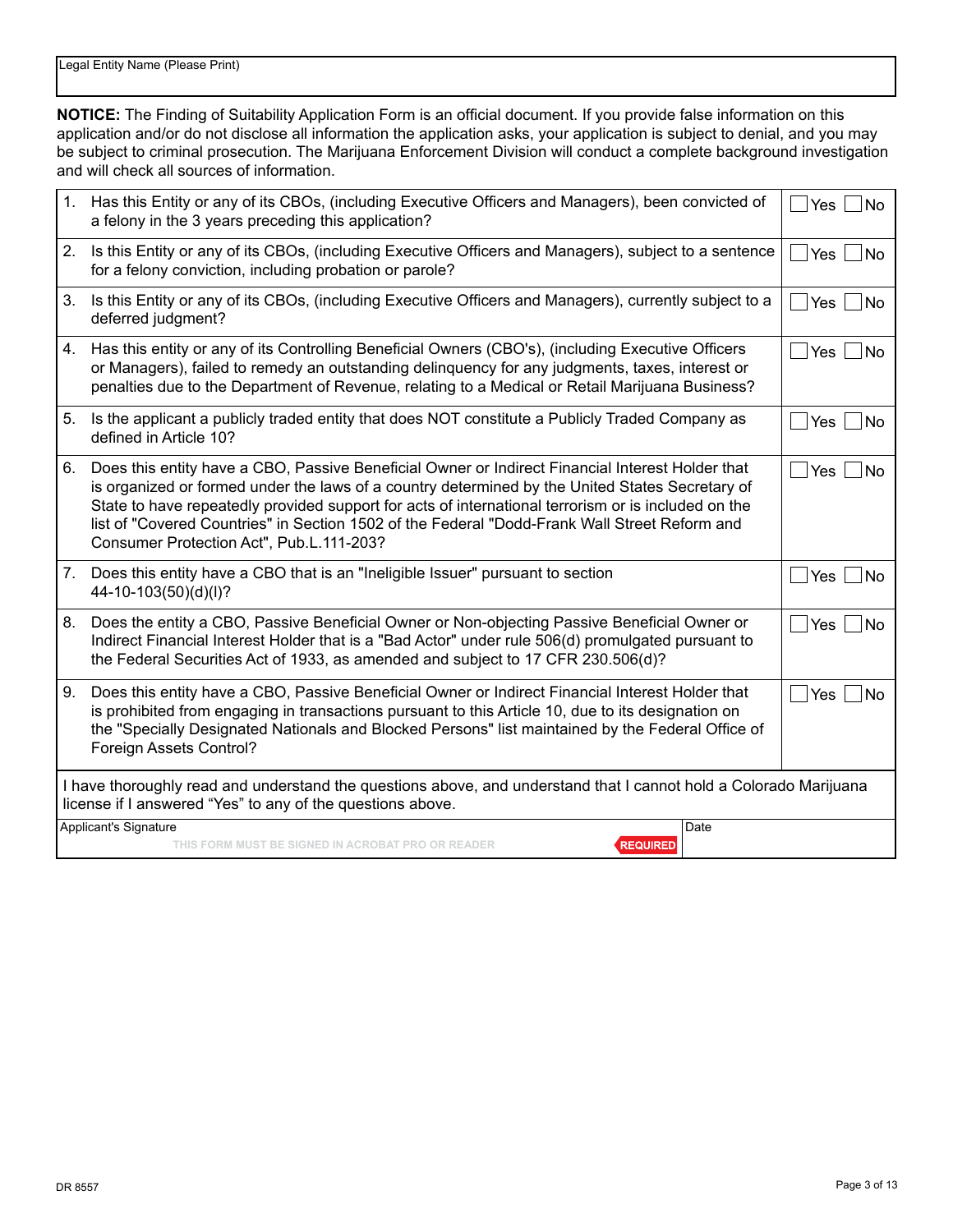| Ownership Structure - Controlling Beneficial Owners with 10% or greater ownership and/or Executive Officers, Manag-<br>ers and any other individual that Controls the RMB. |               |                     |       |            |                |
|----------------------------------------------------------------------------------------------------------------------------------------------------------------------------|---------------|---------------------|-------|------------|----------------|
| Name                                                                                                                                                                       |               | SSN/FEIN            |       |            | <b>DOB</b>     |
| Title                                                                                                                                                                      |               | Phone Number        |       |            | License Number |
| Address (Home)                                                                                                                                                             |               | City                | State |            | ZIP            |
| Business Associated with (Parent business or sub-entity)                                                                                                                   | Own. % Entity |                     |       | RMB Own. % |                |
| Name                                                                                                                                                                       |               | <b>SSN/FEIN</b>     |       |            | <b>DOB</b>     |
| Title                                                                                                                                                                      |               | Phone Number        |       |            | License Number |
| Address (Home)                                                                                                                                                             |               | City                | State |            | ZIP            |
| Business Associated with (Parent business or sub-entity)                                                                                                                   | Own. % Entity |                     |       | RMB Own. % |                |
| Name                                                                                                                                                                       |               | <b>SSN/FEIN</b>     |       |            | <b>DOB</b>     |
| Title                                                                                                                                                                      |               | <b>Phone Number</b> |       |            | License Number |
| Address (Home)                                                                                                                                                             |               | City                | State |            | ZIP            |
| Business Associated with (Parent business or sub-entity)                                                                                                                   | Own. % Entity |                     |       | RMB Own. % |                |
| Name                                                                                                                                                                       |               | <b>SSN/FEIN</b>     |       |            | <b>DOB</b>     |
| Title                                                                                                                                                                      |               | Phone Number        |       |            | License Number |
| Address (Home)                                                                                                                                                             |               | City                | State |            | ZIP            |
| Business Associated with (Parent business or sub-entity)                                                                                                                   | Own. % Entity |                     |       | RMB Own. % |                |
| Name                                                                                                                                                                       |               | <b>SSN/FEIN</b>     |       |            | DOB            |
| Title                                                                                                                                                                      |               | <b>Phone Number</b> |       |            | License Number |
| Address (Home)                                                                                                                                                             |               | City                | State |            | ZIP            |
| Business Associated with (Parent business or sub-entity)                                                                                                                   | Own. % Entity |                     |       | RMB Own. % |                |
| Name                                                                                                                                                                       |               | <b>SSN/FEIN</b>     |       |            | <b>DOB</b>     |
| Title                                                                                                                                                                      |               | Phone Number        |       |            | License Number |
| Address (Home)                                                                                                                                                             |               | City                | State |            | ZIP            |
| Business Associated with (Parent business or sub-entity)                                                                                                                   | Own. % Entity |                     |       | RMB Own. % |                |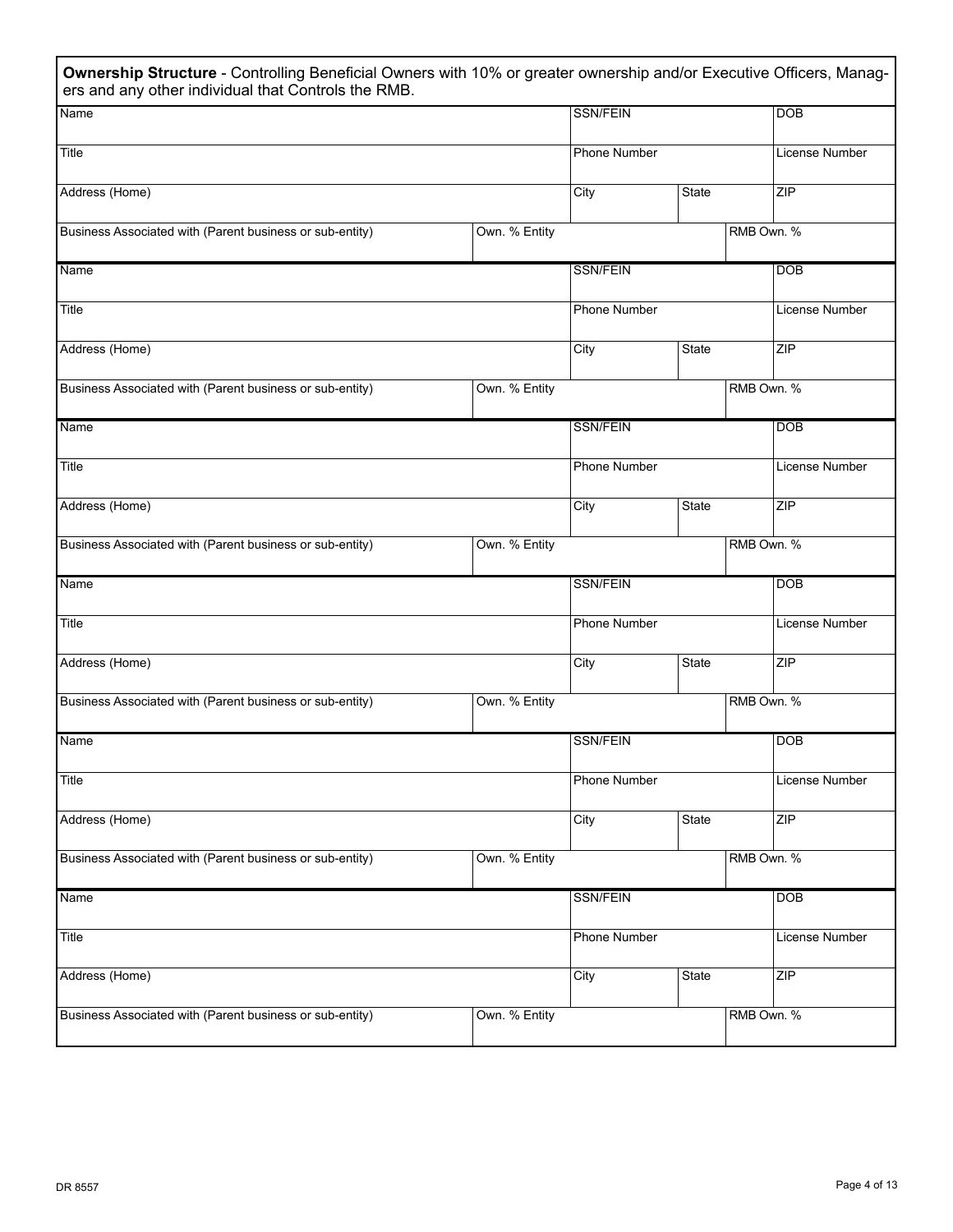|    | Legal Entity Name (Please Print)                                                                                                                                                                                         |    |                    |  |  |
|----|--------------------------------------------------------------------------------------------------------------------------------------------------------------------------------------------------------------------------|----|--------------------|--|--|
|    | 1. Is this entity currently or has this entity been involved in a civil lawsuit in regards to a marijuana<br>Yes<br>l No<br>business. If YES, provide details on a separate sheet of paper.                              |    |                    |  |  |
|    | 2. List any sanctions, penalties, assessments, or cease and desist orders imposed by any securities regulatory agency<br>other than the United States Securities and Exchange Commission. (Provide on a separate sheet.) |    |                    |  |  |
|    | <b>Financial History</b>                                                                                                                                                                                                 |    |                    |  |  |
| 1. | Amount paid for Owners Interest:                                                                                                                                                                                         | \$ |                    |  |  |
| 2. | Amount of Owners Interest held:                                                                                                                                                                                          |    | $\%$               |  |  |
|    |                                                                                                                                                                                                                          |    |                    |  |  |
| 4. | Has the entities interest in this Marijuana establishment been assigned, pledged or hypothecated to<br>to be assigned, pledged or sold, either in part or whole?                                                         |    | $\Box$ Yes<br>l No |  |  |
|    | any person, firm, or corporation, or has any agreement been entered into whereby your interest is<br>If YES, explain:                                                                                                    |    |                    |  |  |

Applicant's Initials \_\_\_\_\_\_\_\_\_\_\_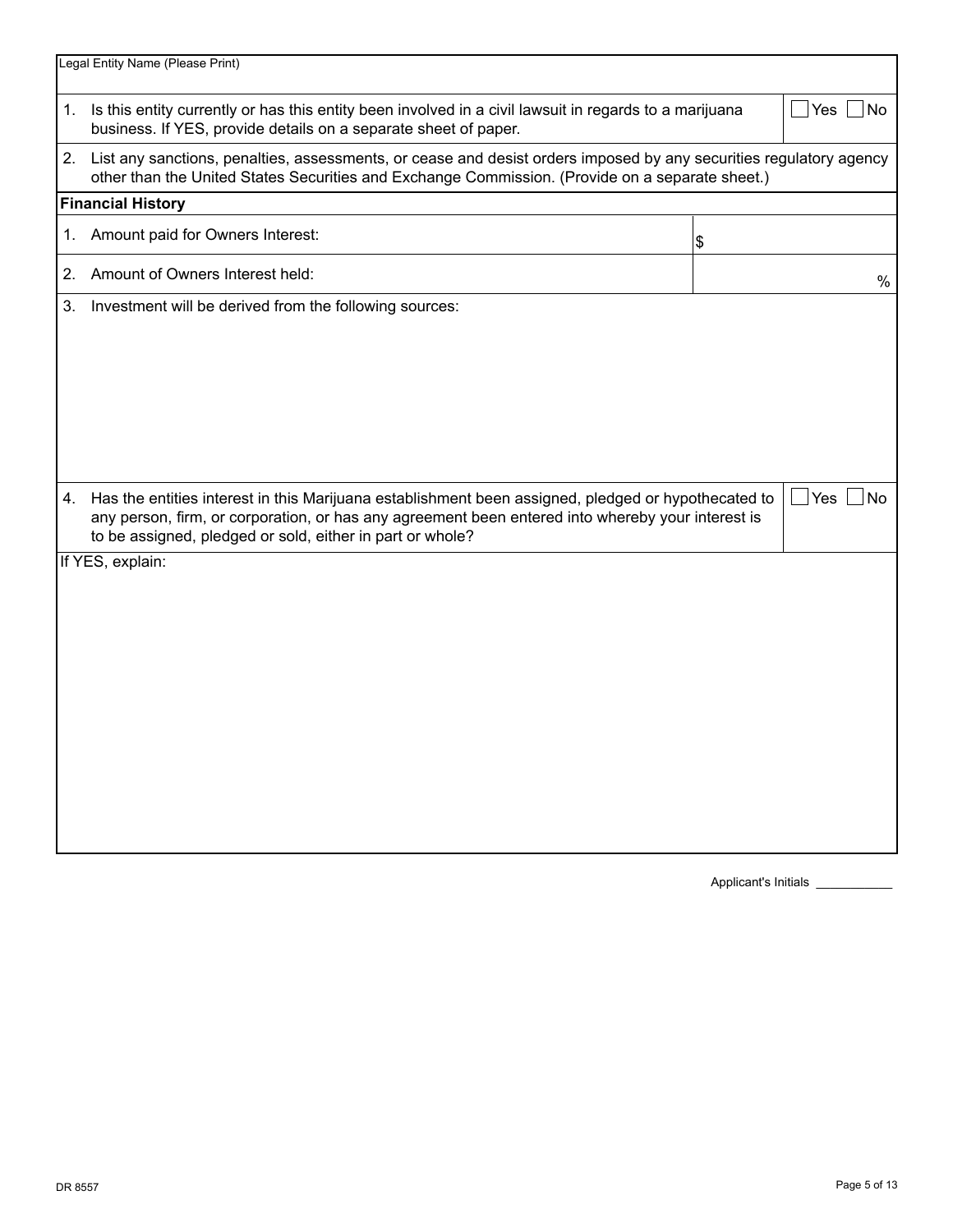## **Affirmation & Consent**

I, as a representative for, the same state of the set of the state under Penalty for offering a false instrument for recording pursuant to 18-5-114 C.R.S. that the entire Suitability Application Form, statements, attachments, and supporting schedules are true and correct to the best of my knowledge and belief, and that this statement is executed with the knowledge that misrepresentation or failure to reveal information requested may be deemed sufficient cause for the refusal to issue a Marijuana license by the State Licensing Authority. Further, I am aware that later discovery of an omission or misrepresentation made in the above statements may be grounds for the denial of the Marijuana application. I am voluntarily submitting this application to the Colorado Marijuana Licensing Authority under oath with full knowledge that I may be charged with perjury or other crimes for intentional omissions and misrepresentations pursuant to Colorado law or for offering a false instrument for recording pursuant to 18-5-114 C.R.S. I further consent to any background investigation necessary to determine my present and continuing suitability and that this consent continues as long as I hold a Colorado Marijuana license.

**Note**: If your check is rejected due to insufficient or uncollected funds, the Department of Revenue may collect the payment amount directly from your banking account electronically.

#### **Print Full Legal Name of Applicant clearly below:**

| Applicant's Last Name (Please Print) | Applicant's First Name                            | Applicant's Middle Name |
|--------------------------------------|---------------------------------------------------|-------------------------|
| Signature                            | THIS FORM MUST BE SIGNED IN ACROBAT PRO OR READER | Date<br><b>REQUIRED</b> |
| __ _ _ _ _<br>.                      | .                                                 | $\sim$ $\sim$           |

**Confidential Document:** This document is the property of the Colorado Marijuana State Licensing Authority and the Colorado Marijuana Enforcement Division, and is provided for Official Use Only. This document may not be further reproduced nor its contents disclosed without the written permission of the Division or State Licensing Authority.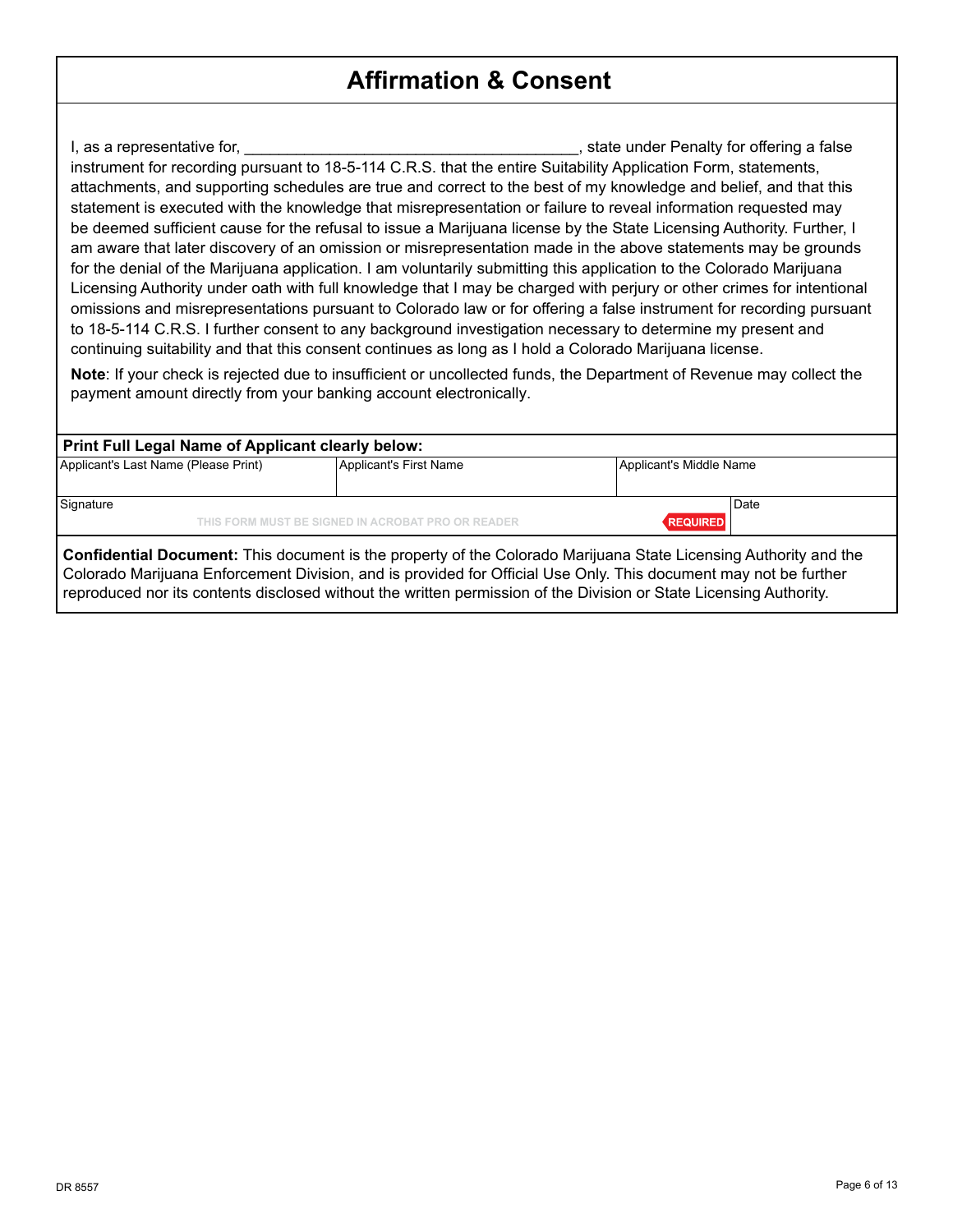## **Tax Check Authorization and Request To Release Information**

am signing this waiver on behalf of

(the "Applicant/Licensee") to permit the Colorado Department of Revenue and any other state or local taxing authority to release information and documents that would otherwise be confidential. If I am signing this waiver for someone other than myself, I certify that I have the authority to execute this waiver on behalf of the Applicant/Licensee.

The information and documentation obtained pursuant to this waiver will be used in connection with the Applicant/ Licensee's application or licensure with the Colorado Marijuana Enforcement Division, which requires proof of compliance with certain tax obligations pursuant to several statutory provisions, including sections 44-10-202(1) and 44-10-307(1)(e), C.R.S. This waiver is made pursuant to section 39-21-113(4), C.R.S.; and any other similar law or ordinance concerning the confidentiality of tax returns and return information. This waiver shall be valid while the application is pending and, if the application is approved, (1) for one year from the date of licensure or; (2) if applying for an employee license under the medical marijuana code, for two years from the date of licensure. If the license is administratively continued pursuant to section 44-10-314, C.R.S., this waiver shall be valid until the state licensing authority takes final action to approve or deny the renewal of the license. Applicant/Licensee agrees to execute a new waiver for each subsequent licensing period in connection with the renewal of any license.

Applicant/Licensee requests that the Colorado Department of Revenue and any other state or local taxing authority release the following information and supporting documentation to the Colorado Marijuana Enforcement Division, which is acting as Applicant's/Licensee's duly authorized representative under section 39-21-113(4), C.R.S., solely to obtain the information specified below.

- 1. Whether the Applicant/Licensee has failed to file any state tax return with the Colorado Department of Revenue or any other state or local taxing authority by the required due date (determined with regard to any extension(s) of time for filing) for any tax year for which filing of a return might have been required.
- 2. Whether the Applicant/Licensee has failed to pay any tax, penalty, or interest liability within 30 days of the date on which the Colorado Department of Revenue or any other state or local taxing authority gave notice of the amount due and requested payment.
- 3. Whether the Applicant/Licensee has entered into a payment plan with the Colorado Department of Revenue or any other state or local taxing authority and whether Applicant/Licensee is current on any payments required by said payment plan.

Applicant/Licensee authorizes the Colorado Department of Revenue and any other state or local taxing authority to release any additional information or documentation necessary to answer the questions above. Applicant/Licensee authorizes the Colorado Marijuana Enforcement Division and its legal representatives to use the information and documentation obtained from the Colorado Department of Revenue and any other state or local taxing authority in any administrative action regarding the application or license. To assist the Colorado Department of Revenue and any other state or local taxing authority locate the tax records, Applicant/Licensee is voluntarily providing the following information (please type or print).

| Applicant's Name (Individual/Business)            | Social Security Number/Tax Identification Number |                                |                  |                 |
|---------------------------------------------------|--------------------------------------------------|--------------------------------|------------------|-----------------|
| Street Address                                    |                                                  | City                           | State            | <b>ZIP Code</b> |
| Home Telephone Number                             |                                                  | Business/Work Telephone Number |                  |                 |
| Legal Last Name (Please Print)                    | Legal First Name                                 |                                | Full Middle Name |                 |
| Applicant's Signature                             |                                                  |                                | Date             |                 |
| THIS FORM MUST BE SIGNED IN ACROBAT PRO OR READER |                                                  | <b>REQUIRED</b>                |                  |                 |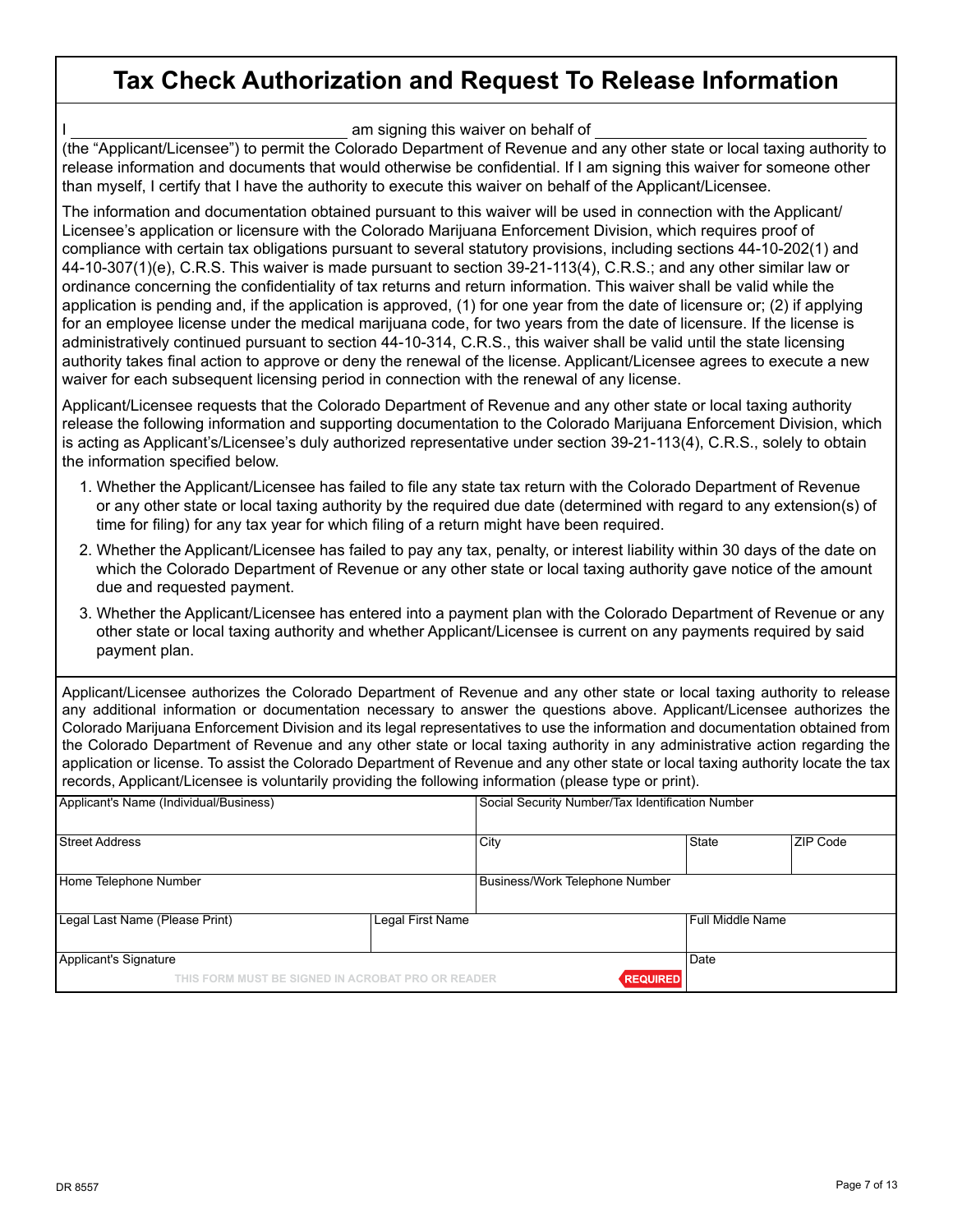## **Investigation Authorization/Authorization to Release Information**

I, \_\_\_\_\_\_\_\_\_\_\_\_\_\_\_\_\_\_\_\_\_\_\_\_\_\_\_\_\_\_\_\_\_\_\_\_\_\_\_\_\_\_\_\_\_\_\_\_\_\_\_\_, hereby authorize the Colorado Marijuana Licensing Authority, the Marijuana Enforcement Division, (hereafter, the Investigatory Agencies) to conduct a complete investigation into my personal background, using whatever legal means they deem appropriate. I hereby authorize any person or entity contacted by the Investigatory Agencies to provide any and all such information deemed necessary by the Investigatory Agencies. I hereby waive any rights of confidentiality in this regard. I understand that by signing this authorization, a financial record check may be performed. I authorize any financial institution to surrender to the Investigatory Agencies a complete and accurate record of such transactions that may have occurred with that institution, including, but not limited to, internal banking memoranda, past and present loan applications, financial statements and any other documents relating to my personal or business financial records in whatever form and wherever located. I authorize the release of this type of information, even though such information may be designated as "confidential" or "nonpublic" under the provisions of state or federal laws. I understand that by signing this authorization, a criminal history check will be performed. I authorize the Investigatory Agencies to obtain and use from any source, any information concerning me contained in any type of criminal history record files, wherever located. I understand that the criminal history record files contain records of arrests which may have resulted in a disposition other than a finding of guilt (i.e., dismissed charges, or charges that resulted in a not guilty finding). I understand that the information may contain listings of charges that resulted in suspended imposition of sentence, even though I successfully completed the conditions of said sentence and was discharged pursuant to law. I authorize the release of this type of information, even though this record may be designated as "confidential" or "nonpublic" under the provisions of state or federal laws.

The Investigatory Agencies reserve the right to investigate all relevant information and facts to their satisfaction. I understand that the Investigatory Agencies may conduct a complete and comprehensive investigation to determine the accuracy of all information gathered. However, the State of Colorado, Investigatory Agencies, and other agents or employees of the State of Colorado shall not be held liable for the receipt, use, or dissemination of inaccurate information. I, on behalf of the applicant, its legal representatives, and assigns, hereby release, waive, discharge, and agree to hold harmless, and otherwise waive liability as to the State of Colorado, Investigatory Agencies, and other agents or employees of the State of Colorado for any damages resulting from any use, disclosure, or publication in any manner, other than a willfully unlawful disclosure or publication, of any material or information acquired during inquiries, investigations, or hearings, and hereby authorize the lawful use, disclosure, or publication of this material or information. Any information contained within my application, contained within any financial or personnel record, or otherwise found, obtained, or maintained by the Investigatory Agencies, shall be accessible to law enforcement agents of this or any other state, the government of the United States, or any foreign country.

| Print Full Legal Name of Owner clearly below:<br>Applicant's Legal Business Name<br>Trade Name (DBA)             |                                                    |  |                         |  |  |
|------------------------------------------------------------------------------------------------------------------|----------------------------------------------------|--|-------------------------|--|--|
|                                                                                                                  |                                                    |  |                         |  |  |
| Applicant's Last Name (Please Print)                                                                             | Applicant's First Name                             |  | Applicant's Middle Name |  |  |
| Signature                                                                                                        | THIS FORM MUST BE SIGNED IN ACROBAT PRO OR READER. |  | Date<br><b>REQUIRED</b> |  |  |
| Confidential Document: This document is the property of the Colorado Marijuana State Licensing Authority and the |                                                    |  |                         |  |  |

Colorado Marijuana Enforcement Division, and is provided for Official Use Only. This document may not be further reproduced nor its contents disclosed without the written permission of the Division or State Licensing Authority.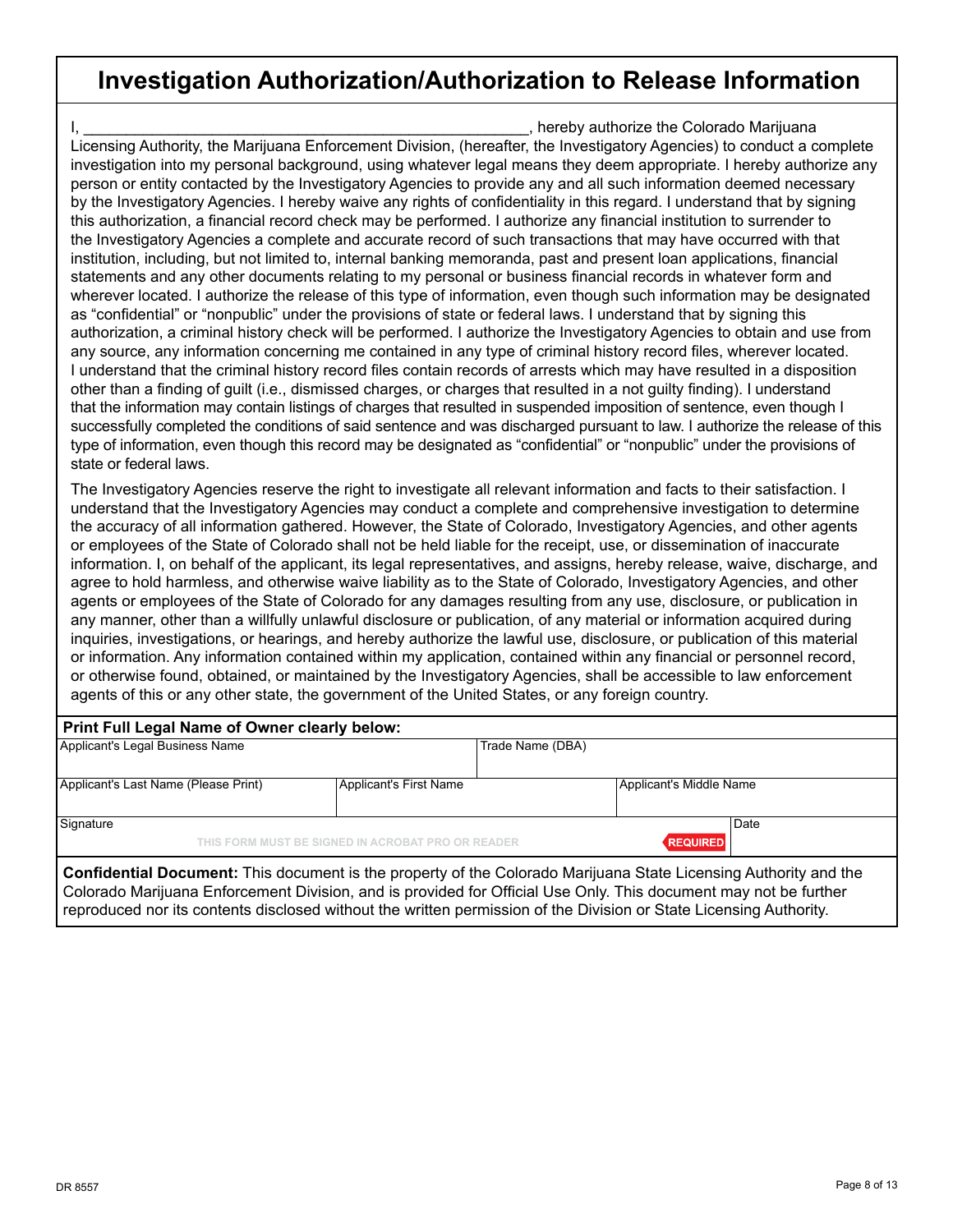### **Applicant's Request to Release Information**

| TO:<br>Leave this Blank) | FROM:<br>: (Applicant's Printed Name) |
|--------------------------|---------------------------------------|
|                          |                                       |
|                          |                                       |
|                          |                                       |

- 1. I/We hereby authorize and request all persons to whom this request is presented having information relating to or concerning the above named applicant to furnish such information to a duly appointed agent of the Marijuana Enforcement Division whether or not such information would otherwise be protected from the disclosure by any constitutional, statutory or common law privilege.
- 2. I/We hereby authorize and request all persons to whom this request is presented having documents relating to or concerning the above named applicant to permit a duly appointed agent of the Marijuana Enforcement Division to review and copy any such documents, whether or not such documents would otherwise be protected from disclosure by any constitutional, statutory, or common law privilege.
- 3. If the person to whom this request is presented is a brokerage firm, bank, savings and loan, or other financial institution or an officer of the same, I/we hereby authorize and request that a duly appointed agent of the Marijuana Enforcement Division be permitted to review and obtain copies of any and all documents, records or correspondence pertaining to me/us, including but not limited to past loan information, notes co-signed by me/ us, checking account records, savings deposit records, safe deposit box records, passbook records, and general ledger folio sheets.
- 4. I/We do hereby make, constitute, and appoint any duly appointed agent of the Colorado Marijuana Enforcement Division, my/our true and lawful attorney in fact for me/us in my/our name, place, stead, and on my/our behalf and for my/our use and benefit:
	- (a) To request, review, copy sign for, or otherwise act for investigative purposes with respect to documents and information in the possession of the person to whom this request is presented as I/we might;
	- (b) To name the person or entity to whom this request is presented and insert that person's name in the appropriate location in this request:
	- (c) To place the name of the agent presenting this request in the appropriate location on this request.
- 5. I grant to said attorney in fact full power and authority to do, take, and perform all and every act and thing whatsoever requisite, proper, or necessary to be done, in the exercise of any of the rights and powers herein granted, as fully to all intents and purposes as I/we might or could do if personally present, with full power of substitution or revocation, hereby ratifying and confirming all that said attorney in fact, or his substitute or substitutes, shall lawfully do or cause to be done by virtue of this power of attorney and the rights and powers herein granted.
- 6. This power of attorney ends twenty-four (24) months from the date of execution.
- 7. The above named applicant has filed with the Colorado Marijuana Licensing Authority an application for a Marijuana license. Said applicant understands that it is seeking the granting of a privilege and acknowledges that the burden of proving its qualifications for a favorable determination is at all times on the applicant.
- 8. I/We do, for myself/ourselves, my/our heirs, executors, administrators, successors, and assigns, hereby release, remise, and forever discharge the person to whom this request is presented, and his agents and employees from all and all manner or actions, causes of action, suits, debts, judgments, executions, claims, and demands whatsoever, known or unknown, in law or equity, which the applicant ever had, now has, may have, or claims to have against the person to whom this request is being presented or his agents or employees arising out of or by reason of complying with the request.
- 9. A reproduction of this request by photocopying or similar process shall be for all intents and purposes as valid as the original.

| Applicant's Legal Business Name      |                                                   |              |                         |
|--------------------------------------|---------------------------------------------------|--------------|-------------------------|
| Trade Name (DBA)                     |                                                   |              |                         |
| Applicant's Last Name (Please Print) |                                                   | l First Name | Full Middle Name        |
| Signature                            | THIS FORM MUST BE SIGNED IN ACROBAT PRO OR READER |              | Date<br><b>REQUIRED</b> |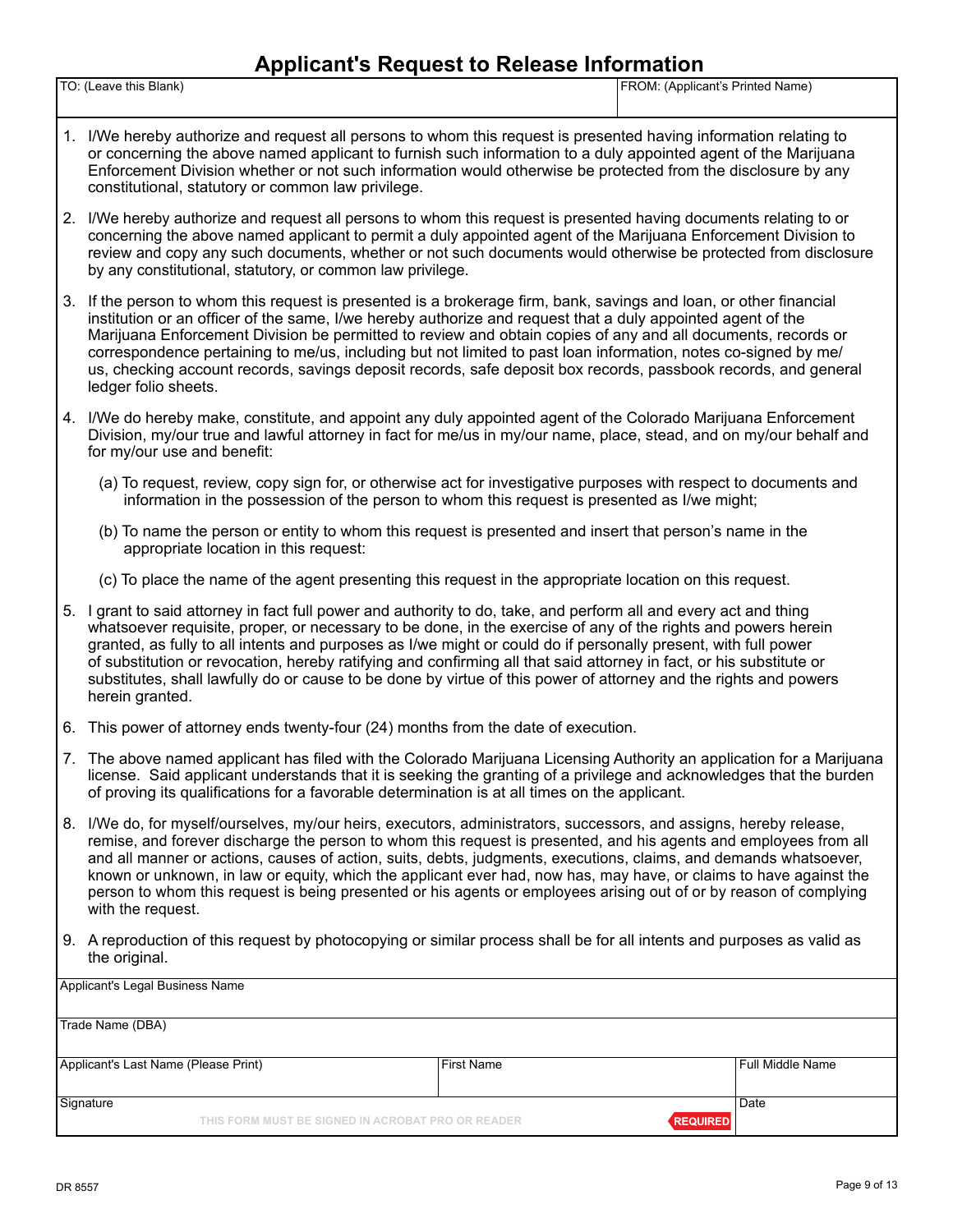## **AFFIRMATION OF REASONABLE CARE – PRIVATE COMPANY**

Pursuant to subsections 44-10-309(4) C.R.S. and Rule 2-230(D), Applicant or Licensee affirms that, prior to submission of this application, it exercised reasonable care to confirm its Passive Beneficial Owners, (including any Qualified Institutional Investors) and Indirect Financial Interest Holders, are not Persons prohibited from being issued or holding a license by section 44-10-307 C.R.S., or otherwise restricted from holding an interest under the Colorado Regulated Marijuana Business Code. An Applicant's or Licensee's failure to exercise reasonable care is a basis for denial, fine, suspension, revocation or other sanction by the State Licensing Authority.

I, 1. As Controlling Beneficial Owner or Manager for

**Print** Print

, state under penalty of perjury, pursuant to §18-8-503, that the

foregoing is true and correct to the best of my knowledge, information and belief.

Signature **Date** 

**THIS FORM MUST BE SIGNED IN ACROBAT PRO OR READER**

# **AFFIRMATION OF REASONABLE CARE – PUBLICLY TRADED CORPORATION**

Pursuant to subsections 44-10-309(5) C.R.S. and Rule 2-230(D), Applicant or Licensee affirms that, prior to submission of this application, it exercised reasonable care to confirm its Non-objecting Passive Beneficial Owner, (including any Qualified Institutional Investors) and Indirect Financial Interest Holders, are not Persons prohibited from being issued or holding a license by section 44-10-307 C.R.S., or otherwise restricted from holding an interest under the Colorado Regulated Marijuana Business Code. An Applicant's or Licensee's failure to exercise reasonable care is a basis for denial, fine, suspension, revocation or other sanction by the State Licensing Authority.

I, **All includes the Controlling Beneficial Owner or Manager for**  $\alpha$ , as Controlling Beneficial Owner or Manager for

Print

state under penalty of perjury, pursuant to §18-8-503, that the foregoing is true and correct to the best of my knowledge, information and belief.

Signature **Date** 

**THIS FORM MUST BE SIGNED IN ACROBAT PRO OR READER**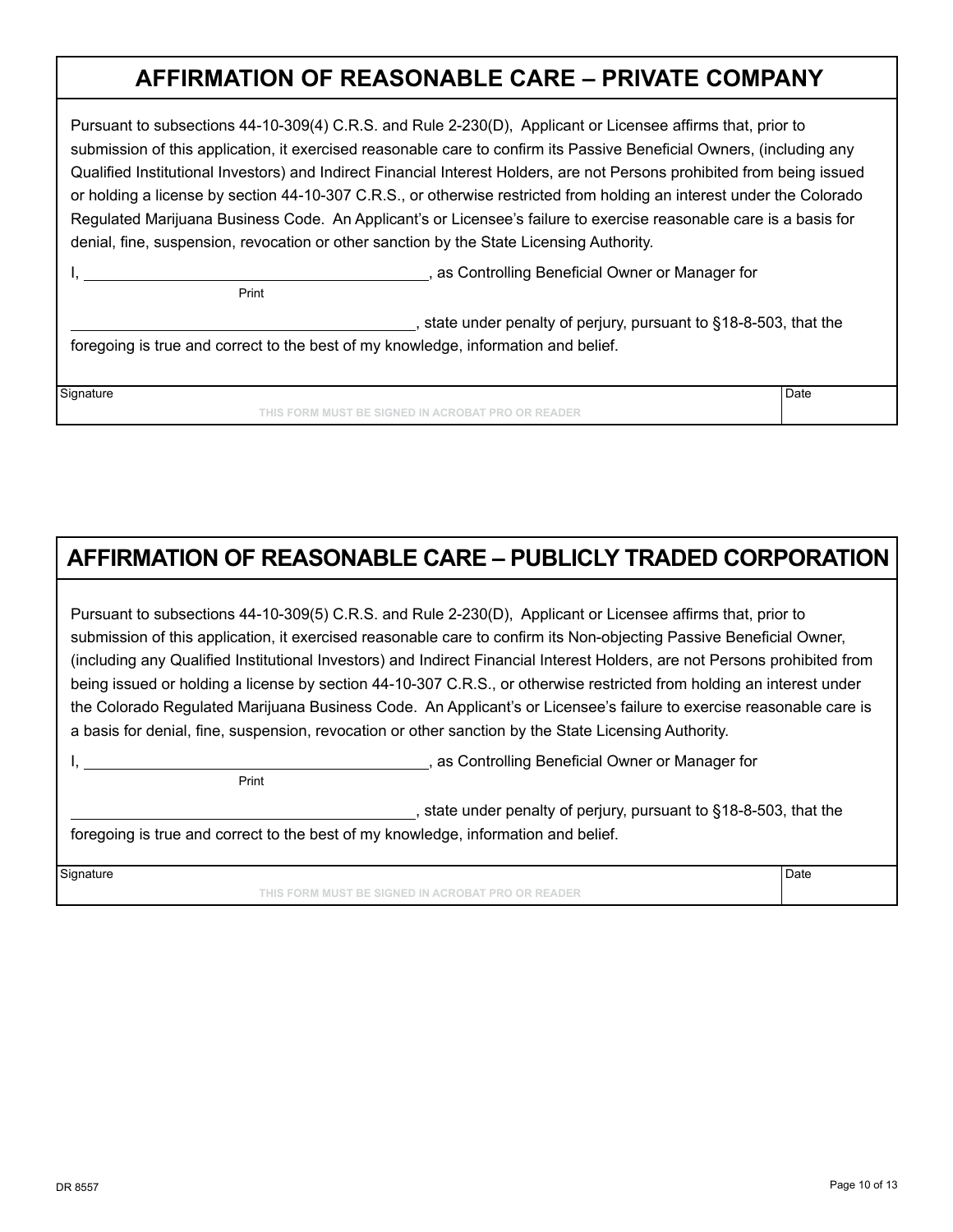### **Addendum A - Entity Suitability Application**

|                                       |                                      | Addendant A - Linny Odnability Application                                                                                                                                                                                                                                                                                                                                     |        |                |
|---------------------------------------|--------------------------------------|--------------------------------------------------------------------------------------------------------------------------------------------------------------------------------------------------------------------------------------------------------------------------------------------------------------------------------------------------------------------------------|--------|----------------|
| Please provide:                       | <b>Publicly Traded Company (PTC)</b> |                                                                                                                                                                                                                                                                                                                                                                                |        |                |
| <b>Stock Trading Symbol</b>           |                                      | Name of Exchange(s) Traded On                                                                                                                                                                                                                                                                                                                                                  |        | NAICS/SIC Code |
|                                       |                                      | Identify all regulatory agencies with oversight over the PTC's securities                                                                                                                                                                                                                                                                                                      |        |                |
|                                       |                                      | Reporting agencies required reports submitted on:                                                                                                                                                                                                                                                                                                                              |        |                |
|                                       |                                      | List any sanctions, penalties, assessments, or cease and desist orders imposed by any securities regulatory agency<br>other than the United States Securities and Exchange Commission. (Provide on a separate sheet.)                                                                                                                                                          |        |                |
|                                       |                                      | Date of Registration with the Department of Regulatory Agencies (DORA)                                                                                                                                                                                                                                                                                                         | Number |                |
|                                       |                                      | Provide a description of the Publicly Traded Company's business and documents establishing the Publicly Traded<br>Company (PTC) qualifies to hold a RMB license as referenced in 44-10-103 (50).                                                                                                                                                                               |        |                |
| Description                           |                                      |                                                                                                                                                                                                                                                                                                                                                                                |        |                |
| revoked or has been found unsuitable. |                                      | Attach a divestiture plan of any CBO that is prohibited by Section 44-10-307 that has had his or her Owner's License                                                                                                                                                                                                                                                           |        |                |
|                                       |                                      | Attach the most recent list of Non-Objecting Beneficial owners possessed by the PTC.                                                                                                                                                                                                                                                                                           |        |                |
|                                       |                                      | Identify the type of permitted transaction, i.e. Merger, Investment, or Public Offering and attach all supporting documentation.                                                                                                                                                                                                                                               |        |                |
| <b>Questions</b>                      |                                      |                                                                                                                                                                                                                                                                                                                                                                                |        |                |
|                                       |                                      | Confirm that the PTC is current with all required filings pursuant to any applicable requirements by any securities<br>regulatory authority including, but not limited to, the United States Securities and Exchange Commission or the Canadian<br>Securities Administrators, and has provided notice to the Division of all non-confidential filings within 2-days of filing. |        |                |
|                                       |                                      | $\Box$ All Current $\Box$ Not Current (If not, explain on a separate sheet)                                                                                                                                                                                                                                                                                                    |        |                |
|                                       |                                      | Confirm that all mandatory filings for CBO's as required by any securities regulatory authority, including, but not limited to<br>the United States Securities and Exchange Commission or the Canadian Securities Administrators, have been filed and<br>the MED has been provided concurrent notice with the filing. If No, explain on a separate sheet:                      |        |                |
| $\mathsf{\rfloor\mathsf{YES}}$        | <b>NO</b><br>$\blacksquare$          |                                                                                                                                                                                                                                                                                                                                                                                |        |                |
|                                       |                                      |                                                                                                                                                                                                                                                                                                                                                                                |        |                |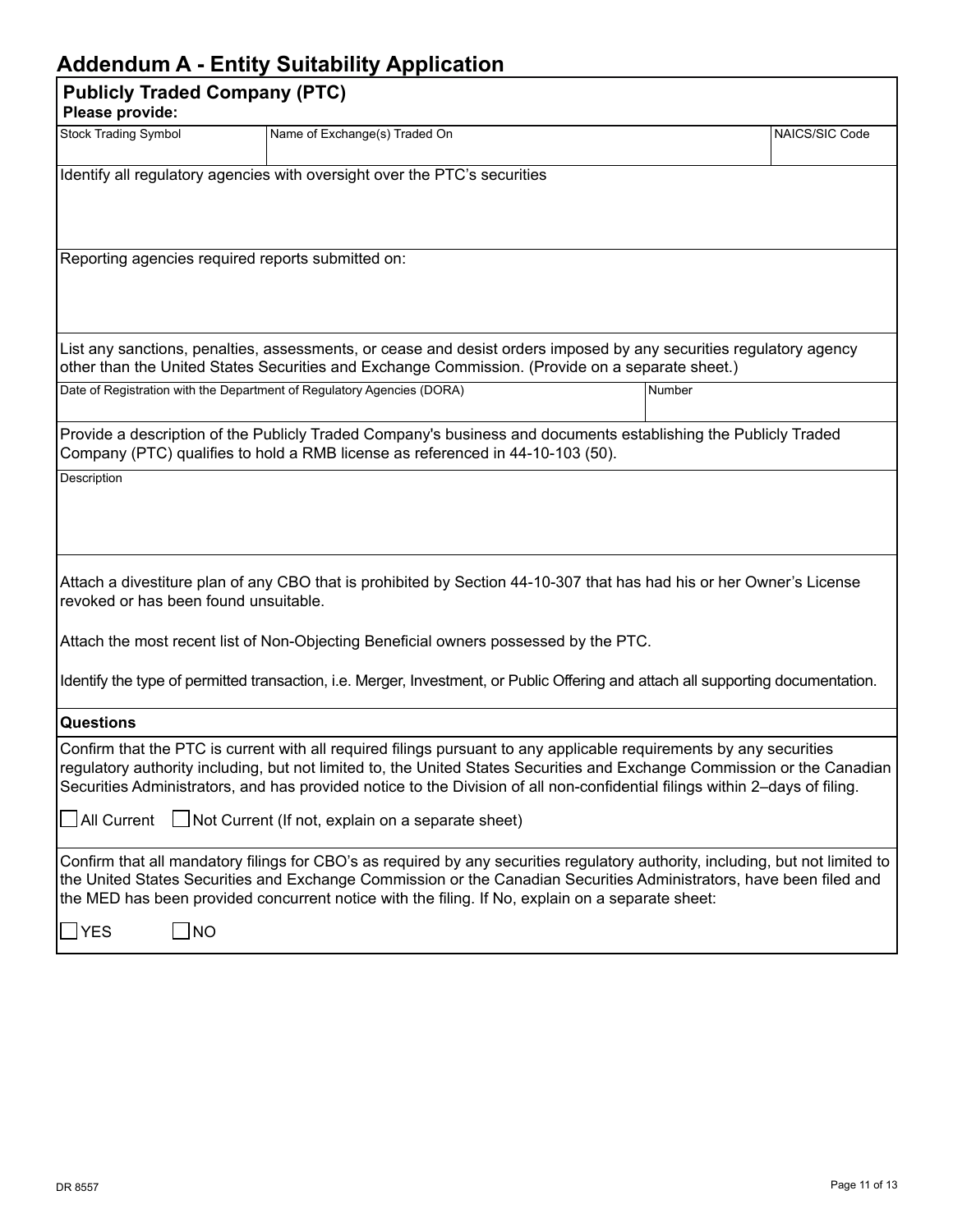### **Addendum B - Entity Suitability Application**

#### **Qualified Private Fund (QPF)**

**Please provide:**

|  | Identify all regulatory agencies with oversight over the QPF's securities |
|--|---------------------------------------------------------------------------|
|  |                                                                           |

Reporting agencies required reports submitted on:

List any sanctions, penalties, assessments, or cease and desist orders imposed by any securities regulatory agency other than the United States Securities and Exchange Commission. (Provide on a separate sheet.)

| Date of Registration with the Department of Regulatory Agencies (DORA)<br><b>Number</b> |
|-----------------------------------------------------------------------------------------|
|-----------------------------------------------------------------------------------------|

| Provide a description of the QPF's business and documents establishing the QPF's qualifies to hold a RMB license. |
|-------------------------------------------------------------------------------------------------------------------|
| Description                                                                                                       |

| مطه عمطه مصصائحه |  |
|------------------|--|

**Questions**

Confirm that the QPF is current with all required filings pursuant to any applicable requirements by any securities regulatory.

| $\Box$ All Current<br>Not Current (If not, explain on a separate sheet) |
|-------------------------------------------------------------------------|
|-------------------------------------------------------------------------|

| Confirm that ALL required findings of suitability, including all QPF managers, investment advisers, investment adviser |
|------------------------------------------------------------------------------------------------------------------------|
| representatives, any trustee or equivalent, and any other person that controls the investment in, or management or     |
| operations of, the RMB, have been obtained PRIOR TO the QPF becoming effective. If No, explain on a separate sheet:    |
|                                                                                                                        |

 $\exists$ YES  $\Box$ NO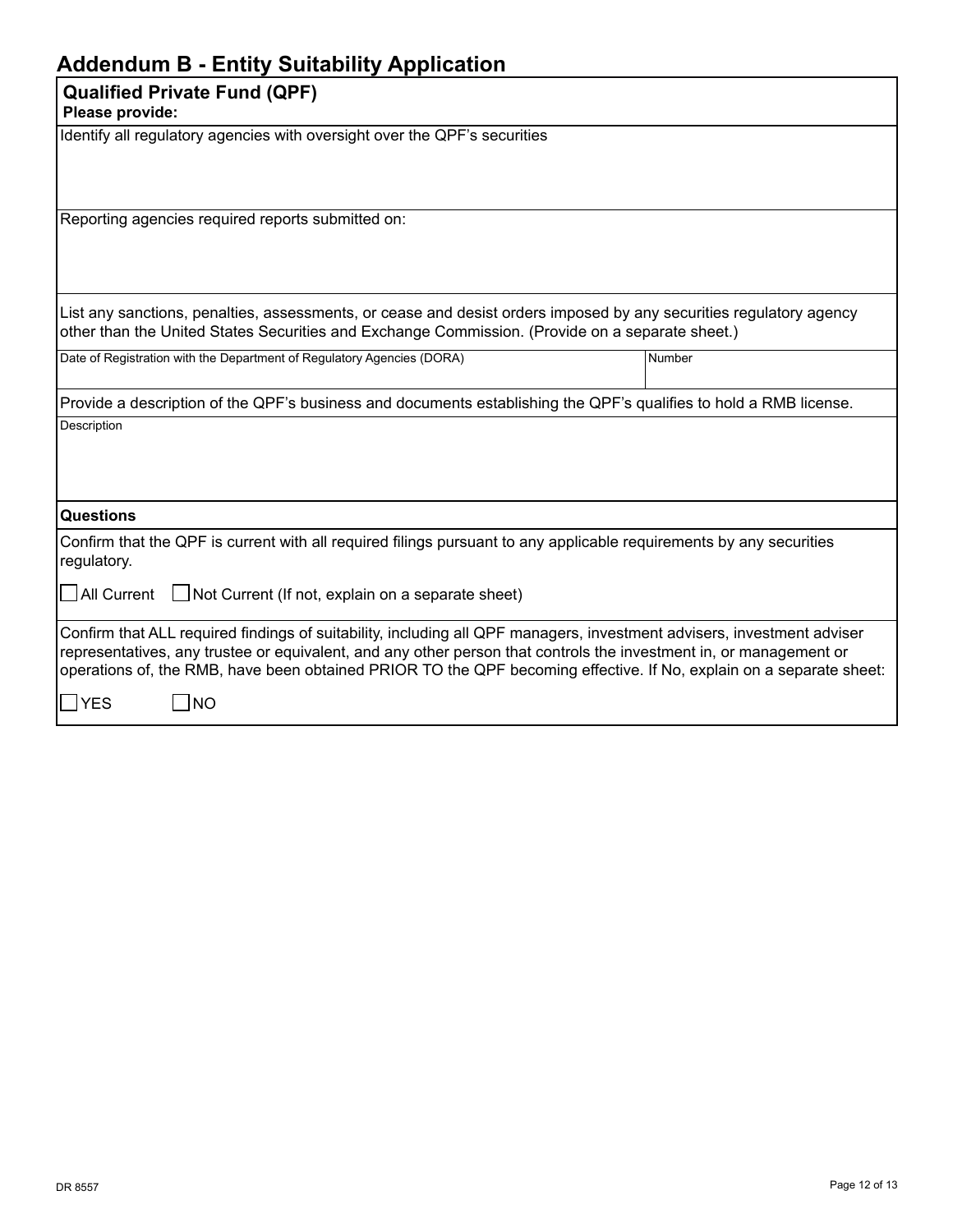|    | <b>Addendum C - Entity Suitability Application</b>                                                                                                                                                                                                                                                                              |                        |
|----|---------------------------------------------------------------------------------------------------------------------------------------------------------------------------------------------------------------------------------------------------------------------------------------------------------------------------------|------------------------|
|    | <b>Qualified Institutional Investor (QII)</b><br>Please provide                                                                                                                                                                                                                                                                 |                        |
|    | Identity(ies) of all Regulators with oversight over the QII's securities                                                                                                                                                                                                                                                        |                        |
|    | Reporting agencies required reports submitted on                                                                                                                                                                                                                                                                                |                        |
|    | List any sanctions, penalties, assessments, or cease and desist orders imposed by any securities regulatory agency<br>other than the United States Securities and Exchange Commission. (Provide on a separate sheet.)                                                                                                           |                        |
|    | Date of Registration with the Department of Regulatory Agencies (DORA)<br>Number                                                                                                                                                                                                                                                |                        |
|    |                                                                                                                                                                                                                                                                                                                                 |                        |
|    | Questions                                                                                                                                                                                                                                                                                                                       |                        |
| 1. | Confirm that the QII is current with all required filings pursuant to any applicable requirements by<br>any securities regulatory.                                                                                                                                                                                              | Current<br>Not Current |
|    | If Not Current, explain.                                                                                                                                                                                                                                                                                                        |                        |
| 2. | Confirm that ALL required findings of suitability including all QII managers, investment advisers,<br>investment adviser representatives, any trustee or equivalent, and any other person that controls<br>the investment in, or management or operations of, the RMB have been obtained PRIOR TO the<br>QII becoming effective | $\vert$ Yes $\vert$ No |